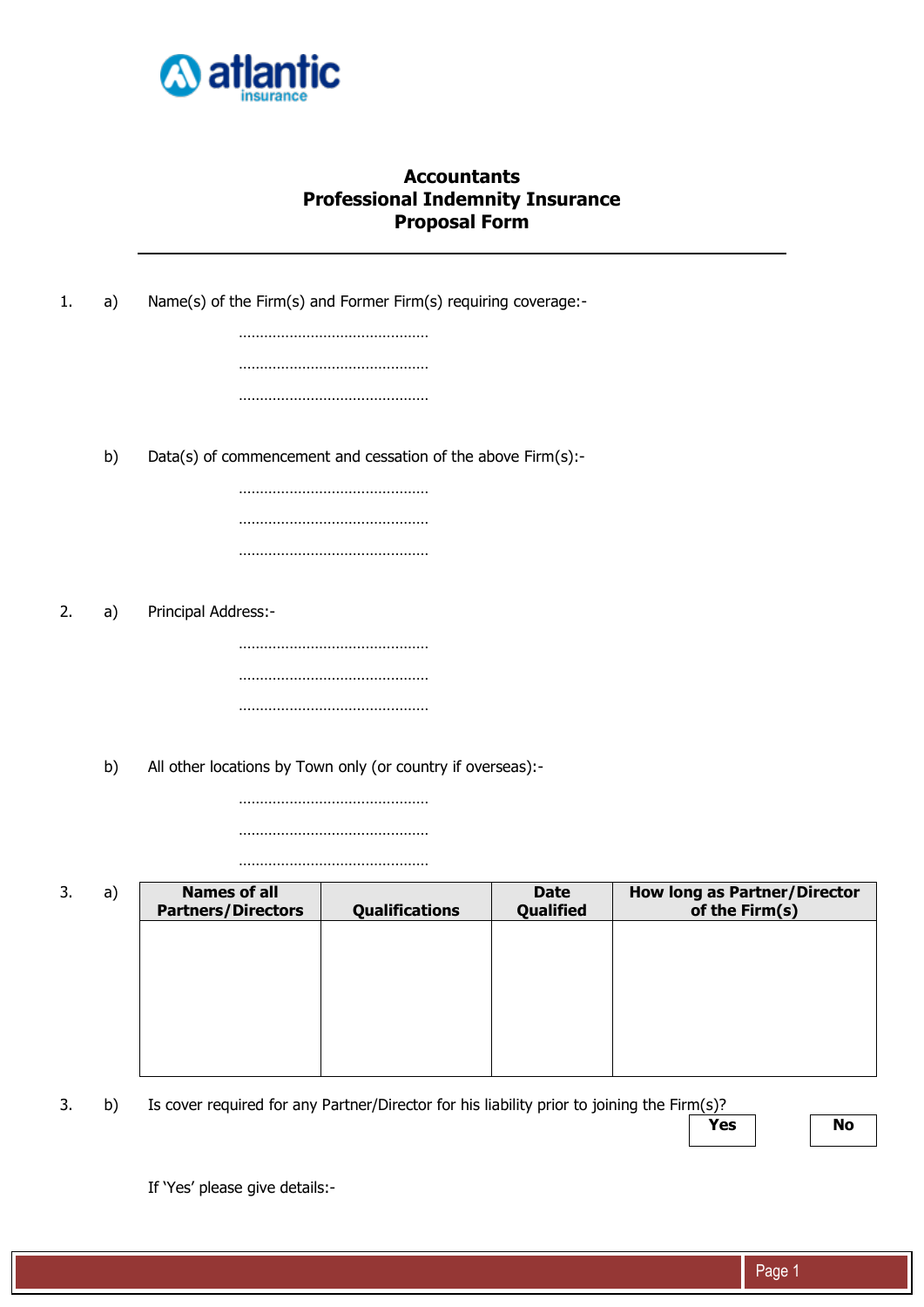

| <b>Name of</b><br><b>Partner(s) or Director(s)</b> | <b>Name of</b><br><b>Previous Firm(s)</b> | Date of leaving<br>previous Firm(s) |
|----------------------------------------------------|-------------------------------------------|-------------------------------------|
|                                                    |                                           |                                     |
|                                                    |                                           |                                     |
|                                                    |                                           |                                     |
|                                                    |                                           |                                     |
|                                                    |                                           |                                     |

c) Please state total number of staff:-

| <b>Oualified</b> | Other<br>(ex Administrative) | <b>Administrative</b> | <b>Contract</b><br><b>Hire/Self Employed</b> |
|------------------|------------------------------|-----------------------|----------------------------------------------|
|                  |                              |                       |                                              |

**Contract Contract** 

d) Is cover required for any Consultant to whom work is sub-contracted?

**YES/NO**

If 'Yes' please provide such Consultant's name and qualifications

- 4. a) Financial Year End Date …../…../……….
	- b) i) Please state Gross Fee Income received. for each of the last five completed Financial Years

| Year | <b>Business</b> | <b>Overseas</b><br><b>Business</b> |
|------|-----------------|------------------------------------|
|      |                 |                                    |
|      |                 |                                    |
|      |                 |                                    |
|      |                 |                                    |

ii) Estimated Gross Fee Income for the Current Financial Year.

c) Please state for the last completed completed Financial Year the Gross Fees paid to Consultants and/or sub-contractors …………..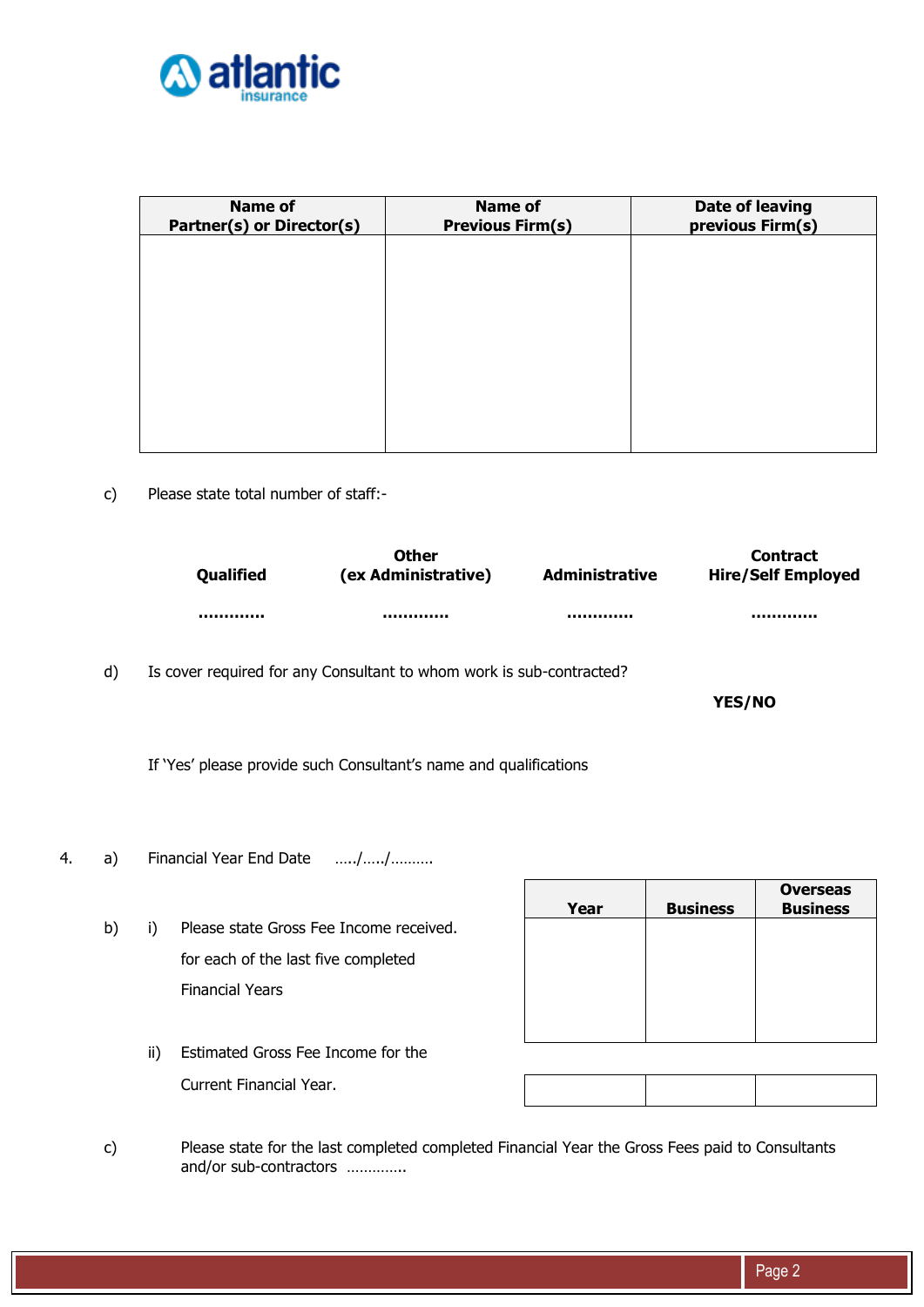

5. a) Please indicate as an approximate percentage of Gross Fee Income for the last completed Financial Year:-

(It is appreciated that there may be a considerably over-lap between the types of work)

|       |                                                                                                                                                                                    | Approximate Percentage of<br>Gross Fee Income (if None,<br>state 'None'. |  |
|-------|------------------------------------------------------------------------------------------------------------------------------------------------------------------------------------|--------------------------------------------------------------------------|--|
| i)    | Audit, accountancy and Company Tax divided between:-                                                                                                                               |                                                                          |  |
|       | Quoted Companies<br>a)                                                                                                                                                             | i)<br>a)                                                                 |  |
|       | Unquoted companies<br>b)                                                                                                                                                           | i)<br>b)                                                                 |  |
|       | c)<br>Others (inc, Farmers, Small Traders, etc)                                                                                                                                    | i)<br>c)                                                                 |  |
|       |                                                                                                                                                                                    |                                                                          |  |
| ii)   | Personal Taxation                                                                                                                                                                  | ii)                                                                      |  |
| iii)  | Management Consultancy                                                                                                                                                             | iii)                                                                     |  |
| iv)   | Secretarial & Share registration                                                                                                                                                   | iv)                                                                      |  |
| V)    | Executorship & Trusteeship                                                                                                                                                         | v)                                                                       |  |
| vi)   | Insolvencies, Liquidations, Receiverships                                                                                                                                          | vi)                                                                      |  |
| vii)  | Insurance, Building Society & Stock Exchange commissions                                                                                                                           | vii)                                                                     |  |
| viii) | Directorships                                                                                                                                                                      | viii)                                                                    |  |
| ix)   | <b>Computer Consultancy</b><br>(Please note Computer Bureau Services Income should be shown<br>separately as should Turnover received from the sale and/or supply of<br>Hardware). | ix)                                                                      |  |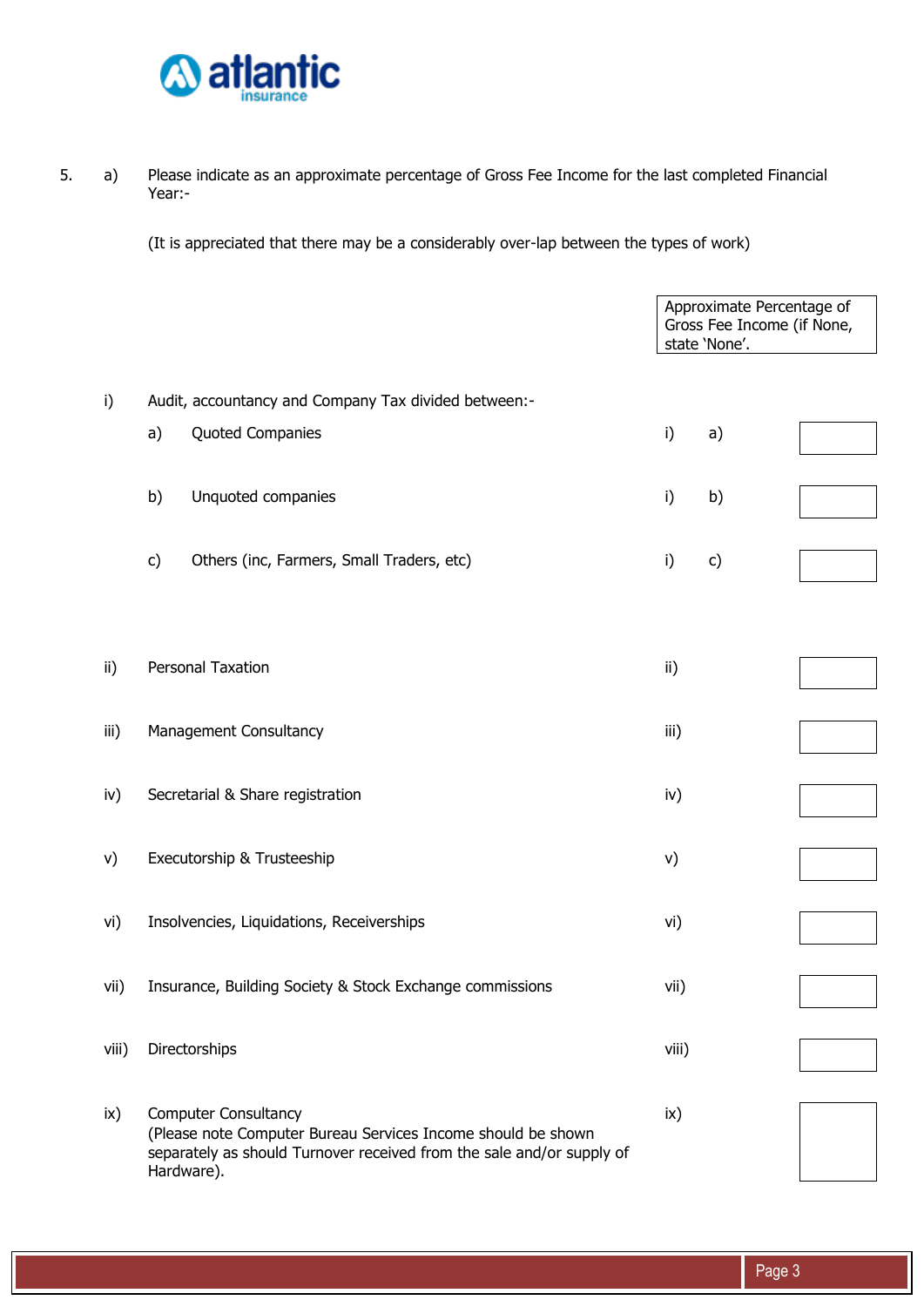

x) Any Others (Please give details).

5. b) Please give the following details for the last completed Financial Year:-

i) The Division of Gross Fee Income as follows:-

|                             | <b>Number of Clients</b> | <b>Total Fees</b> |
|-----------------------------|--------------------------|-------------------|
| Less than $\in$ 20,000      |                          |                   |
| $\in$ 20,000 - $\in$ 50,000 |                          |                   |
| Over € 50,000               |                          |                   |
|                             |                          |                   |
|                             |                          |                   |

ii) The average fee per client or group.

iii) The Division of Gross Fee Income between clients:-

- a) Domestic
- b) Other

iv) The largest total fee from any one client or group.

- a) Name of client or group
- b) Type of work it undertakes
- c) Geographical Location
- d) Services you undertake on its behalf
- c) Does/do the Firm(s) or any Partner(s) /Director(s) undertake any services for the following:-

100%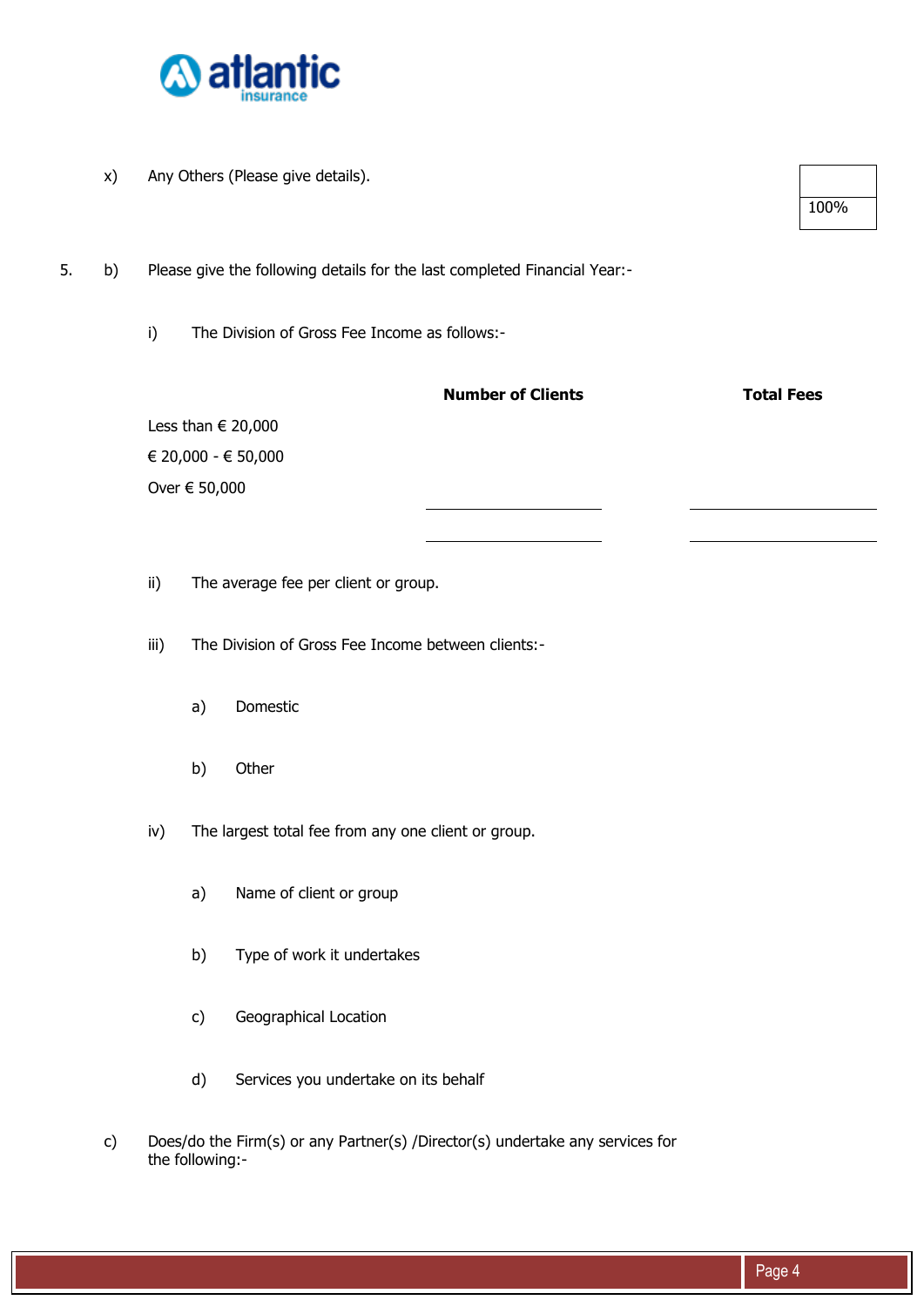

| i)   | Banks or other financial Institutions                                                       | Yes | <b>No</b> |
|------|---------------------------------------------------------------------------------------------|-----|-----------|
| ii)  | Insurance Companies (including Captive Insurance Companies),<br>Lloyd's Syndicates or Funds | Yes | <b>No</b> |
| iii) | Any "Offshore" Companies                                                                    | Yes | No        |

If 'Yes' to any of the above please give client name(s), fee(s), location(s) and details of services provided.

6. a) Does any Partner, Director or Employee of the Firm(s) hold appointments as Director or Company Secretary of any other Company? **Yes No** 

Appointee Company Position Held

Fees received during last completed Financial Year

b) Does/do the Firms(s) or any Partner(s) Director(s) undertake any work for any other Partnership, Company or Organisation in which the Firm(s) or such Partner(s) Director(s) has/have a financial association or interest? (Apart from shares held in Public Companies)

**Yes** | **No** 

If 'Yes' please give details.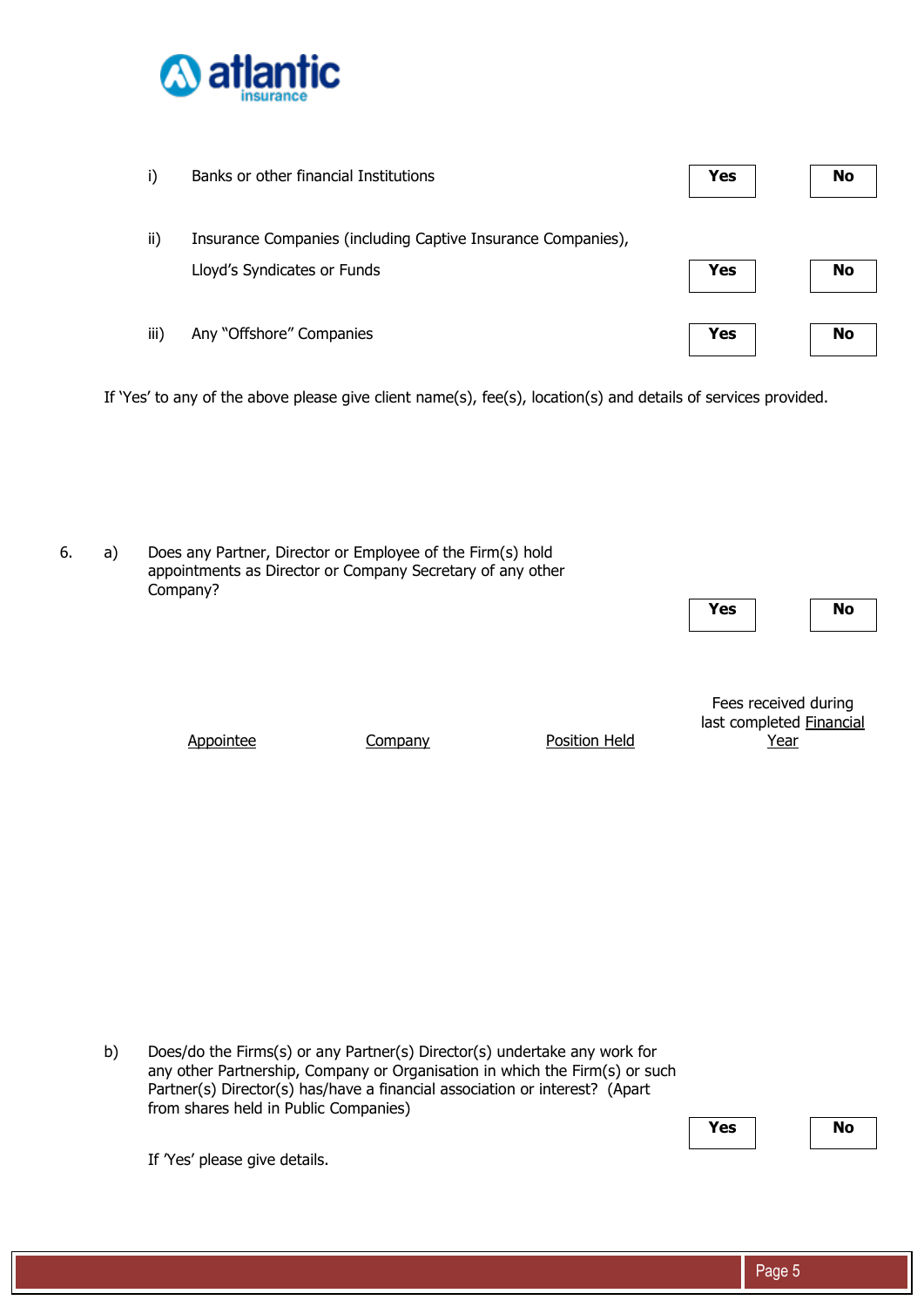

|    | c)    | Does/do the firm(s) or any Partner(s)/Director(s) exercise a controlling<br>interest in any of the above Partnerships Companies or Organisations?                                                          |            |           |
|----|-------|------------------------------------------------------------------------------------------------------------------------------------------------------------------------------------------------------------|------------|-----------|
|    |       |                                                                                                                                                                                                            | <b>Yes</b> | <b>No</b> |
|    |       | If 'Yes' please give details.                                                                                                                                                                              |            |           |
|    | 7. a) | Is/are the Firm(s) or any Partner(s)/Directors(s) a member of a Joint Venture<br>or Consortium or working in association with any other Partnership/company<br>or Organisation?                            | Yes        | <b>No</b> |
|    |       | If 'Yes' please give details.                                                                                                                                                                              |            |           |
|    | b)    | Has/have the Firm(s) or any Partner(s)/Director(s) previously been a member<br>of a Joint Venture or Consortium or worked in association with any other<br>Partnership company or Organisation,            | Yes        | No        |
|    |       | If 'Yes' please give details.                                                                                                                                                                              |            |           |
| 8. |       | In connection with overseas business please identify the Countries involved<br>and whether English or overseas jurisdiction applies. Please advise the<br>nature and the method of handling such business. |            |           |
| 9. |       | Does/do the Firm(s) provide services.                                                                                                                                                                      |            |           |
|    | a)    | To any Companies with assets in USA or Canada?                                                                                                                                                             | <b>Yes</b> | No        |
|    | b)    | To any subsidiaries of USA or Canadian based Companies located<br>anywhere in the World.                                                                                                                   | <b>Yes</b> | No        |

If 'Yes' to either of these questions please give details.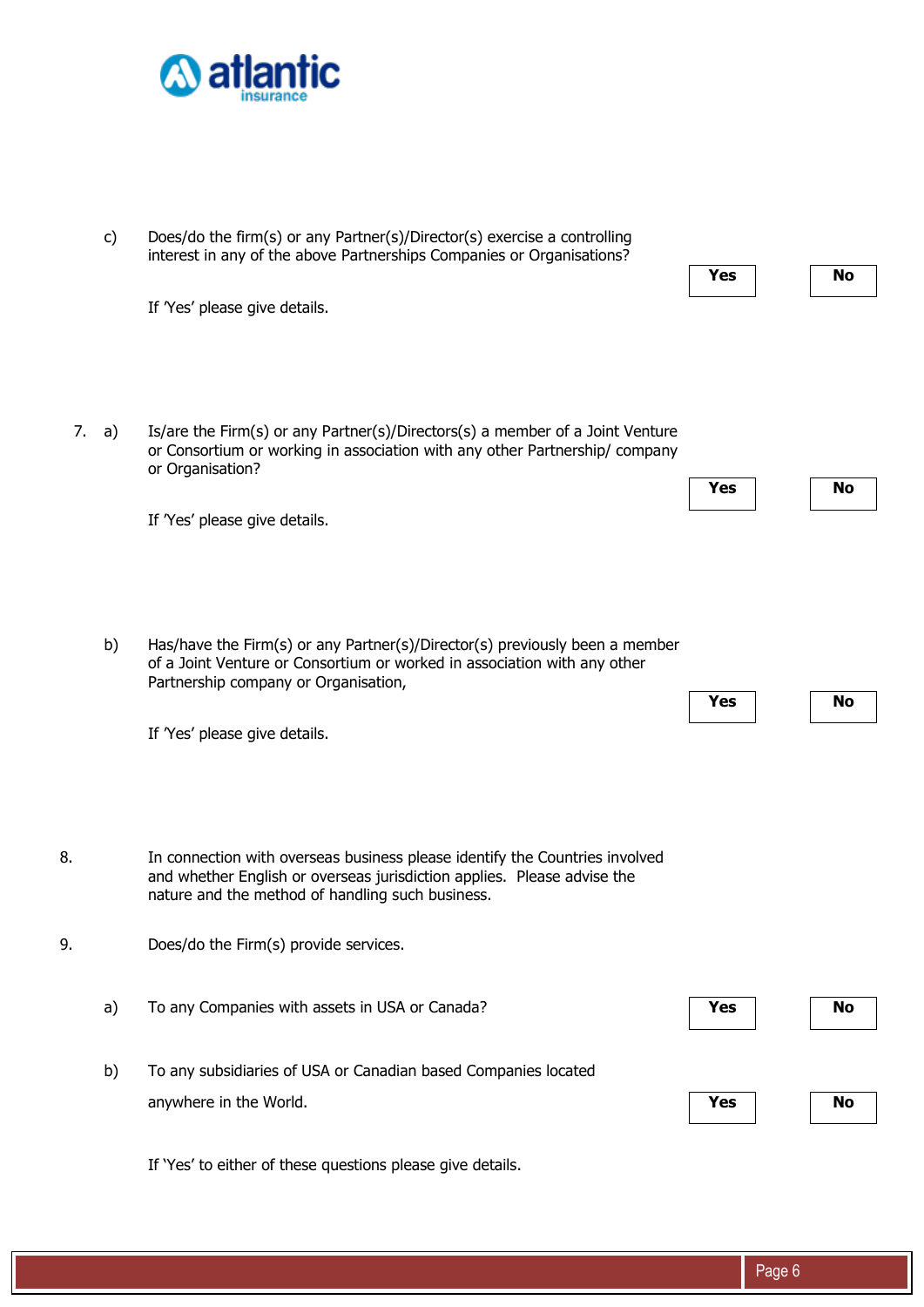

| 10. |    | Does/do the Firm(s) undertake any investment business:                                                                                                                                                                                                                                                                                                                            |                |       | Yes           | No |
|-----|----|-----------------------------------------------------------------------------------------------------------------------------------------------------------------------------------------------------------------------------------------------------------------------------------------------------------------------------------------------------------------------------------|----------------|-------|---------------|----|
|     |    | If 'Yes' please give details and category of registration.                                                                                                                                                                                                                                                                                                                        |                |       |               |    |
|     |    |                                                                                                                                                                                                                                                                                                                                                                                   |                |       |               |    |
| 11. |    | Please answer the following as applicable:-                                                                                                                                                                                                                                                                                                                                       |                |       |               |    |
|     | a) | Has/have the Firm(s) sustained any loss through the Fraud or                                                                                                                                                                                                                                                                                                                      |                |       |               |    |
|     |    | Dishonest of any person? Does/do the Firm(s) know of any Fraud or                                                                                                                                                                                                                                                                                                                 |                |       |               |    |
|     |    | Dishonesty at any time committed by any past or present Partner,                                                                                                                                                                                                                                                                                                                  |                |       |               |    |
|     |    | Director or Employee.                                                                                                                                                                                                                                                                                                                                                             |                |       | Yes           | No |
|     |    | If 'Yes' please give details and state the precautions taken to prevent a<br>recurrence.                                                                                                                                                                                                                                                                                          |                |       |               |    |
|     | b) | Does/do the Firm(s) always require satisfactory references when                                                                                                                                                                                                                                                                                                                   |                |       |               |    |
|     |    | engaging Employees?                                                                                                                                                                                                                                                                                                                                                               |                |       | Yes           | No |
|     | C) | Is a Partner, Director or Employee of the Firm(s) allowed to sign                                                                                                                                                                                                                                                                                                                 |                |       |               |    |
|     |    | cheques on his/her signature alone?                                                                                                                                                                                                                                                                                                                                               |                |       | Yes           | No |
|     | d) | How often are checks carried out on all entries in the cash book with paying-<br>in book receipts, counterfoils and vouchers and reconciled with Bank<br>Statements, including the balance of cash and unrepresented cheques,<br>independently of Employees receiving or banking monies in respect of<br>monies belonging to the Firm(s) as well as in trust on behalf of others? |                |       |               |    |
| 12. | a) | Please give details of existing Professional Indemnity Insurance:-                                                                                                                                                                                                                                                                                                                |                |       |               |    |
|     |    | <b>Expiry Date</b>                                                                                                                                                                                                                                                                                                                                                                | <b>Insurer</b> | Limit | <b>Excess</b> |    |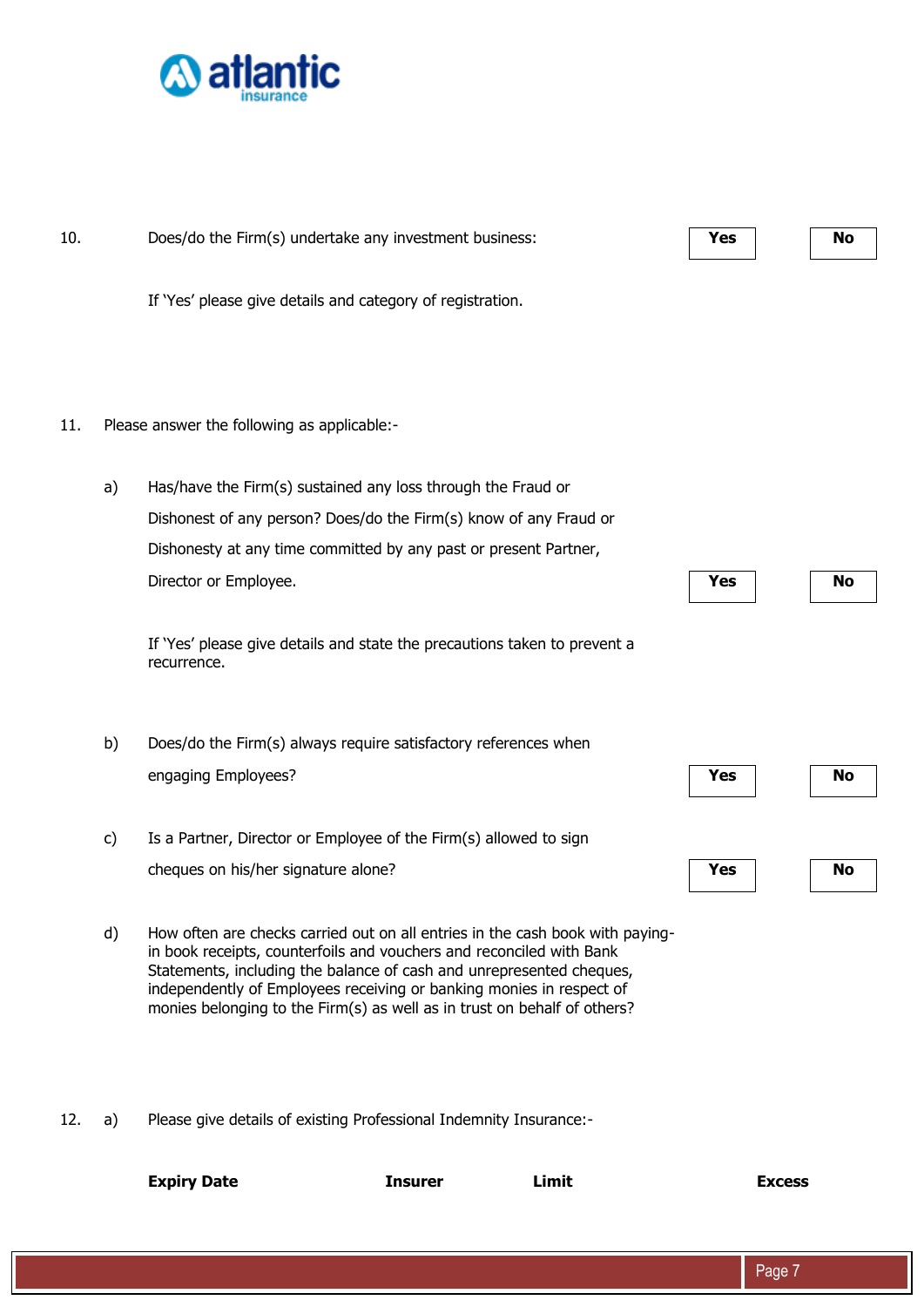

b) Has any Proposal for similar insurance made on behalf of the Firm(s), any former Firm(s) or any Partner(s)/Director(s) ever been declined or has any such insurance ever been cancelled or renewal refused. **Yes Yes No** 

c) What is the amount of indemnity required?

If 'Yes' please give details:-

- d) What is the amount of excess the Firm(s) would be prepared to bear in respect of each claim.
- 13. Is the Proposer aware AFTER FULL ENQUIRY
	- a) Of any claim having been made against the Firm(s) or former Firm(s) or its/heir present and/or past Partners or Directors whilst in his/these Firm(s) or any former Firm(s). **No**

b) Of any circumstances which are likely to give rise to a claim against the Firm(s) or former Firm(s) or its/heir present and/or past partners or